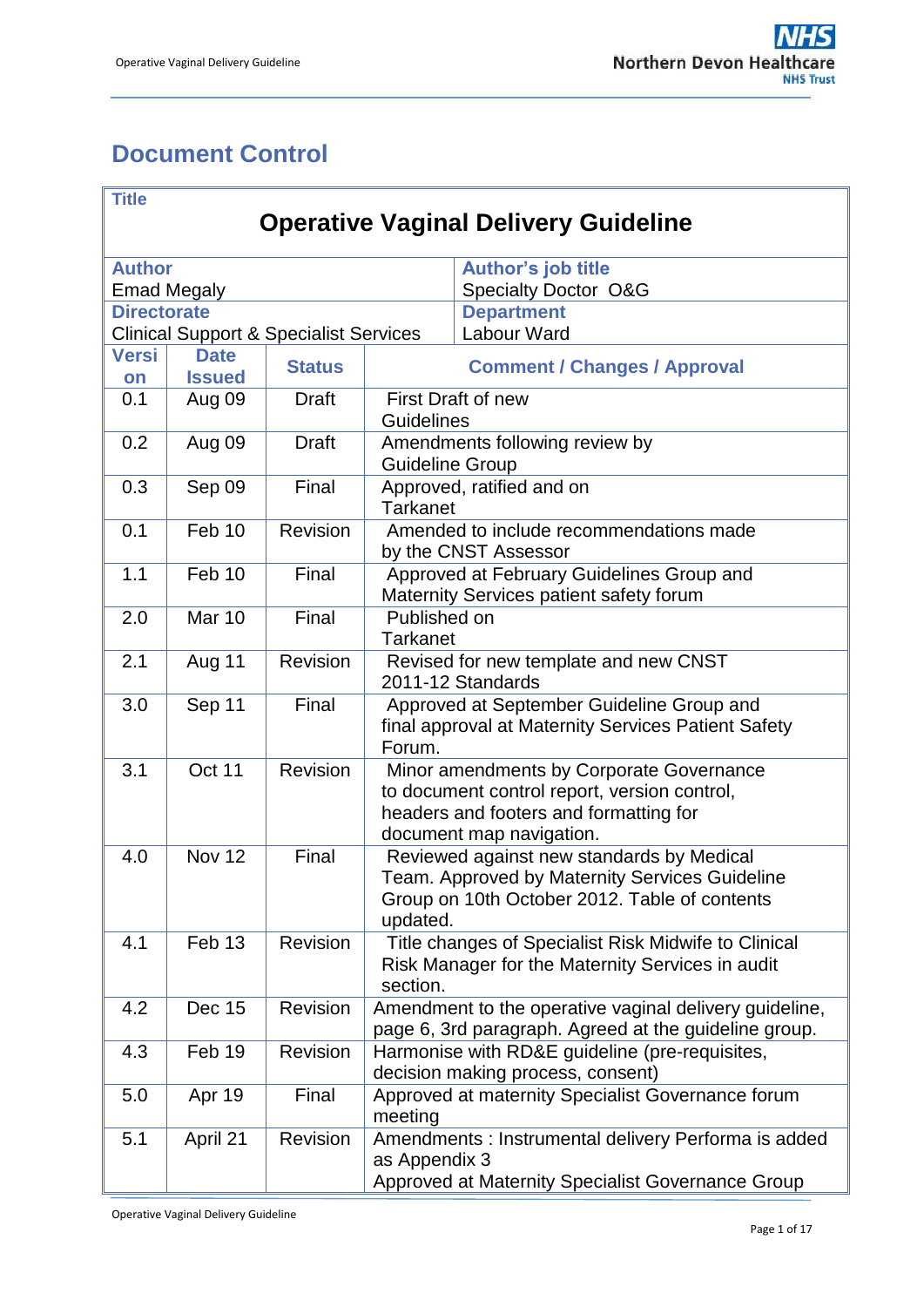|                                                     |                                                   |                        |                                         | Meeting                                           |                                                |  |  |  |  |
|-----------------------------------------------------|---------------------------------------------------|------------------------|-----------------------------------------|---------------------------------------------------|------------------------------------------------|--|--|--|--|
| 6.0                                                 | April 21                                          | Final                  | Meeting                                 | Approved at Maternity Specialist Governance Group |                                                |  |  |  |  |
|                                                     | <b>Main Contact</b>                               |                        |                                         |                                                   |                                                |  |  |  |  |
|                                                     | <b>Specialty Doctor</b>                           |                        |                                         |                                                   | Tel: Direct Dial - 01271 322603                |  |  |  |  |
|                                                     | <b>Ladywell Unit</b>                              |                        |                                         | Tel: Internal -                                   | Ext 2603                                       |  |  |  |  |
|                                                     | North Devon District Hospital                     |                        |                                         | Email: emad.megaly@nhs.net                        |                                                |  |  |  |  |
| <b>Raleigh Park</b>                                 |                                                   |                        |                                         |                                                   |                                                |  |  |  |  |
| Barnstaple                                          |                                                   |                        |                                         |                                                   |                                                |  |  |  |  |
|                                                     | Devon EX31 4JB                                    |                        |                                         |                                                   |                                                |  |  |  |  |
|                                                     | <b>Lead Director</b>                              |                        |                                         |                                                   |                                                |  |  |  |  |
|                                                     | <b>Director of Nursing</b>                        |                        |                                         |                                                   |                                                |  |  |  |  |
|                                                     | <b>Superseded Documents</b>                       |                        |                                         |                                                   |                                                |  |  |  |  |
| <b>Issue Date</b>                                   |                                                   |                        | <b>Review Date</b>                      |                                                   | <b>Review Cycle</b>                            |  |  |  |  |
| April 2021                                          |                                                   | April 2024             |                                         |                                                   | Three years                                    |  |  |  |  |
|                                                     | <b>Consulted with the following stakeholders:</b> |                        |                                         |                                                   |                                                |  |  |  |  |
|                                                     |                                                   | <b>Senior Midwives</b> |                                         |                                                   |                                                |  |  |  |  |
|                                                     | $\bullet$                                         |                        | <b>Obstetricians and Gynaecologists</b> |                                                   |                                                |  |  |  |  |
|                                                     | $\bullet$                                         |                        |                                         | Women's and children's Directorate Management     |                                                |  |  |  |  |
|                                                     | <b>Approval and Review Process</b>                |                        |                                         |                                                   |                                                |  |  |  |  |
|                                                     |                                                   |                        |                                         | Maternity Specialist Governance Group meeting     |                                                |  |  |  |  |
|                                                     | <b>Local Archive Reference</b>                    |                        |                                         |                                                   |                                                |  |  |  |  |
|                                                     | <b>G/:Maternity Governance</b>                    |                        |                                         |                                                   |                                                |  |  |  |  |
| <b>Local Path</b>                                   |                                                   |                        |                                         |                                                   |                                                |  |  |  |  |
|                                                     | Guidelines & Leaflets/Maternity Guidelines/2021   |                        |                                         |                                                   |                                                |  |  |  |  |
| <b>Filename</b>                                     |                                                   |                        |                                         |                                                   |                                                |  |  |  |  |
| Operative Vaginal Delivery Guidelines v6 Apr'21.doc |                                                   |                        |                                         |                                                   |                                                |  |  |  |  |
|                                                     | <b>Policy categories for Trust's internal</b>     |                        |                                         |                                                   | <b>Tags for Trust's internal website (Bob)</b> |  |  |  |  |
|                                                     | website (Bob)<br>Instrumental delivery            |                        |                                         |                                                   |                                                |  |  |  |  |
|                                                     | <b>Maternity Services</b>                         |                        |                                         |                                                   |                                                |  |  |  |  |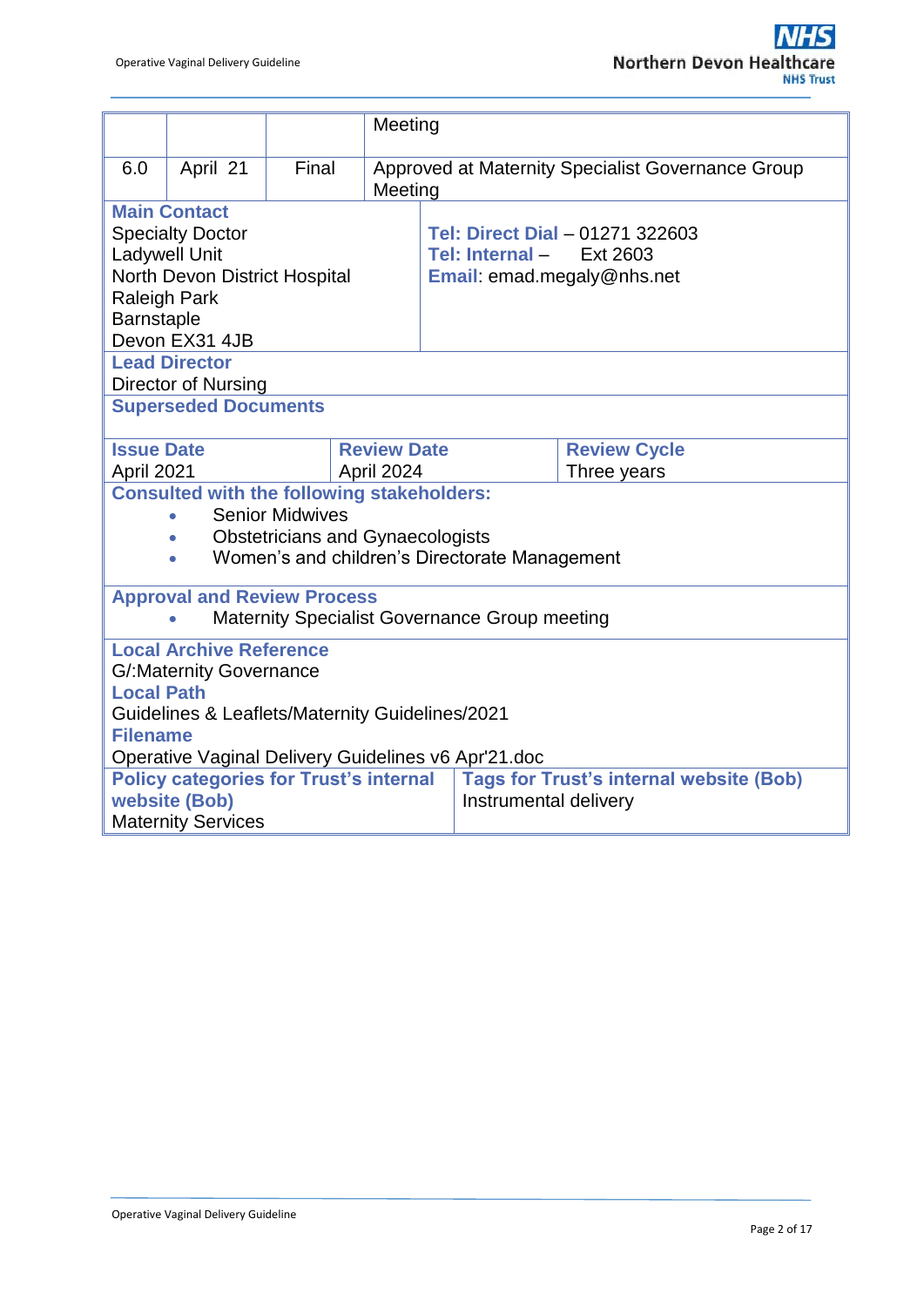# **CONTENTS**

| 1. |                                                                       |  |
|----|-----------------------------------------------------------------------|--|
| 2. |                                                                       |  |
| 3. |                                                                       |  |
| 4. |                                                                       |  |
| 5. |                                                                       |  |
| 6. |                                                                       |  |
| 7. |                                                                       |  |
|    |                                                                       |  |
| 9. | Monitoring Compliance with and the Effectiveness of the Guideline  12 |  |
|    |                                                                       |  |
|    |                                                                       |  |
|    | Appendix 1 - Audit Methodology for Operative Vaginal Delivery  14     |  |
|    |                                                                       |  |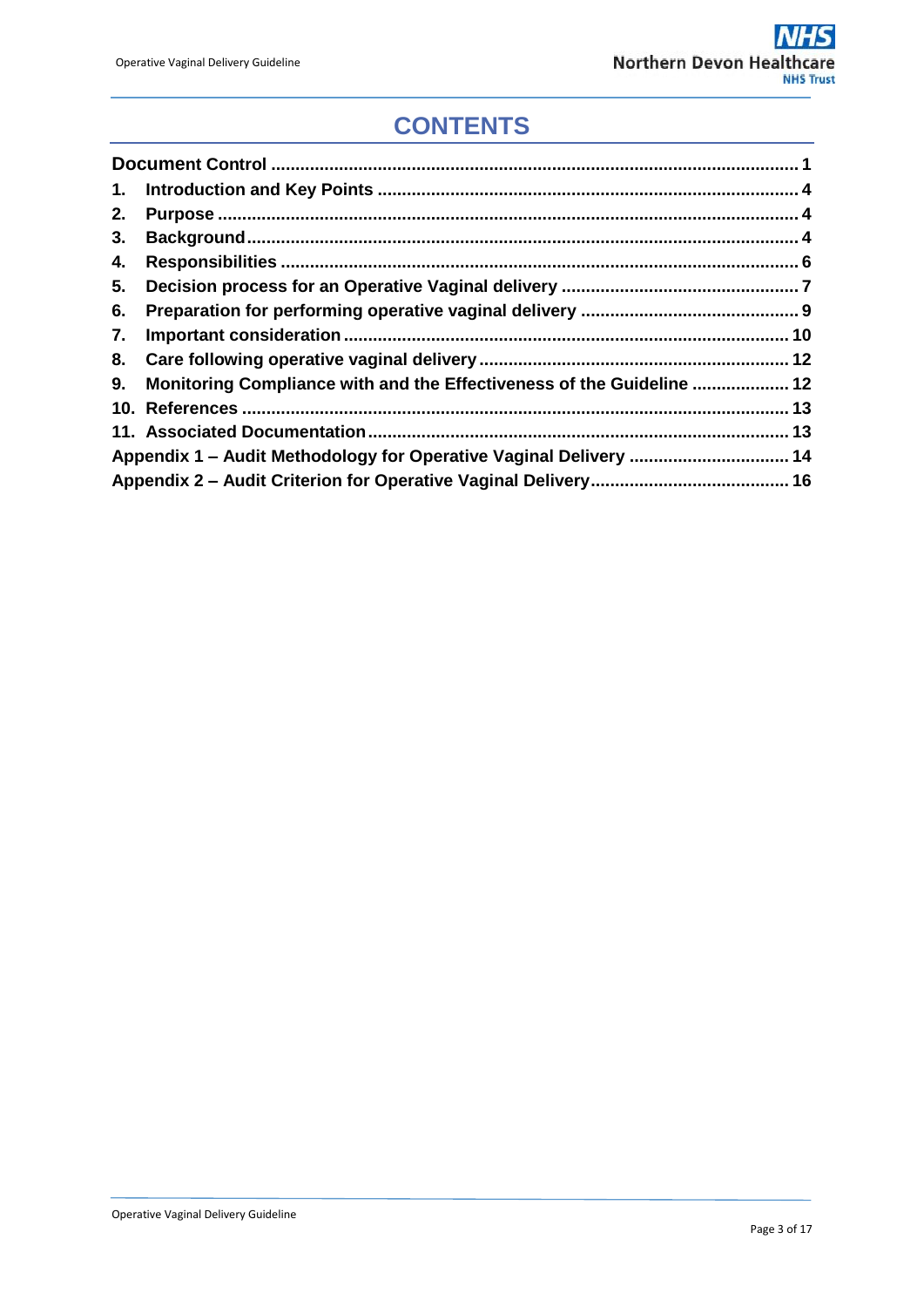# <span id="page-3-0"></span>**1. Introduction and Key Points**

This document sets out Northern Devon Healthcare NHS Trust's best practice guidelines for all women who require an operative vaginal delivery of their baby.

## **1.1. Prerequisites For Assisted Vaginal Delivery:**

- Full abdominal and vaginal examination Head < 1/5th palpable Vertex presenting Cervix fully dilated and membranes ruptured Exact position of head defined Assessment of caput & moulding Pelvis deemed adequate (irreducible moulding may indicate cephalopelvic disproportion)
- Preparation of mother Clear explanation and informed consent obtained Appropriate analgesia Empty maternal bladder (indwelling catheter removed or balloon deflated) Aseptic technique
- Preparation of staff Operator to have knowledge, experience and skill necessary Appropriate equipment, bed, and lighting Back-up plan in case of failure to deliver Senior obstetrician competent in performing mid-cavity deliveries present if junior trainee performing delivery Anticipate shoulder dystocia & PPH Personnel trained in neonatal resuscitation present

# <span id="page-3-1"></span>**2. Purpose**

- **2.1.** The purpose of this document is to ensure women who are in the care of the Northern Devon Healthcare Trust Maternity services who need assistance with the delivery of their baby, have the appropriate procedure with the relevant anaesthesia and the right choice of instrument made
- **2.2.** The policy applies to all maternity staff.

## <span id="page-3-2"></span>**3. Background**

Operative vaginal delivery rates have remained stable at between 10% and 15% in the UK with almost one in three nulliparous women gives birth by vacuum or forceps, yielding safe and satisfactory outcomes for the majority of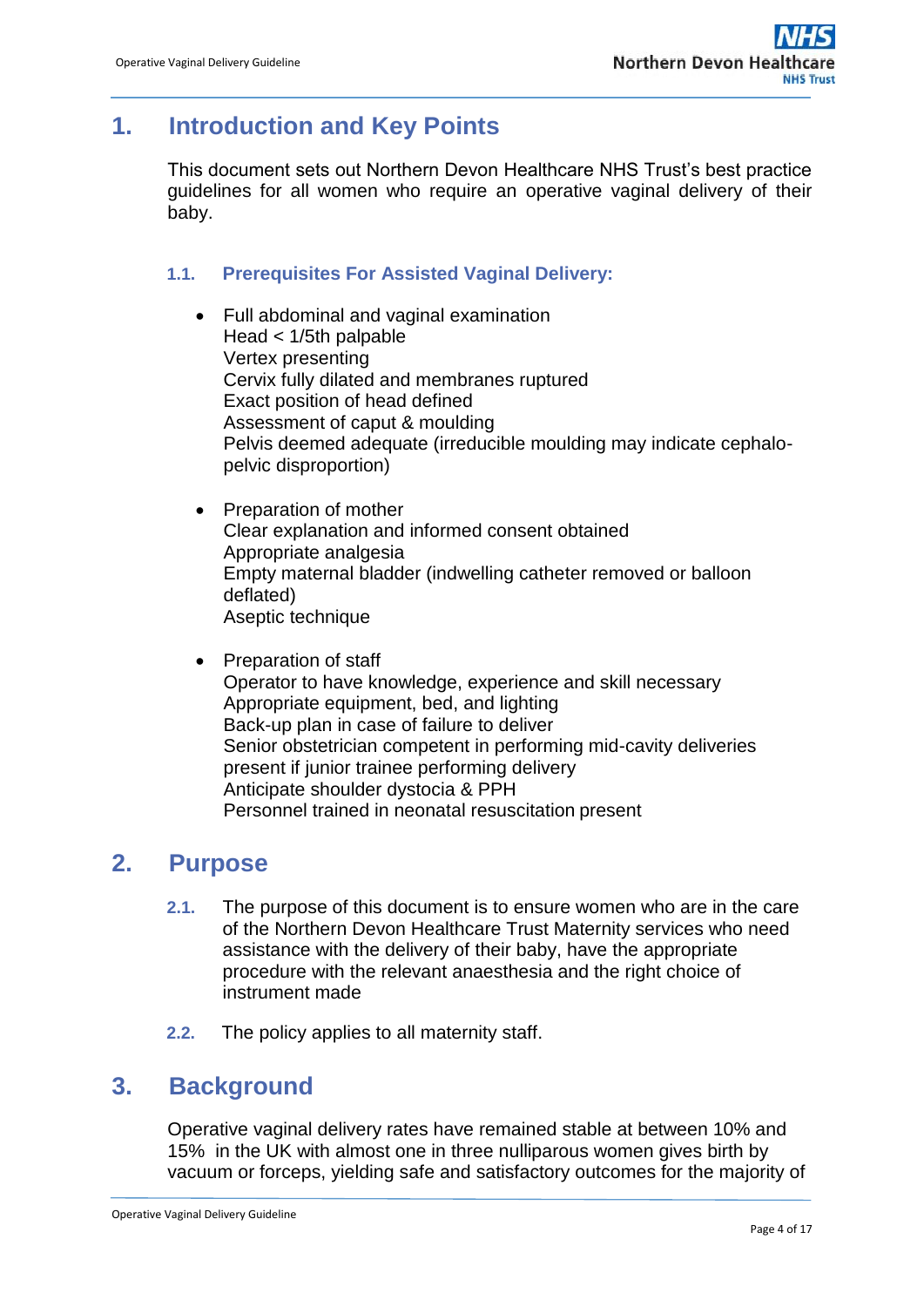mothers and babies. There has been an increasing awareness of the potential for morbidity for both the mother and the baby. The increased risk of neonatal morbidity in relation to operative vaginal delivery is long established although with careful practice overall rates of morbidity are low.

- Encourage women to have continuous support during labour as this can reduce the need for assisted vaginal delivery.
- Inform women that administering epidural in the latent phase compared to the active phase of labour does not increase the risk of assisted vaginal delivery.
- Encourage women not using epidural to adopt upright or lateral position in the second stage.
- Encourage women using epidural to adopt lying down lateral position in second stage.
- Delayed pushing for  $1 2$  hours in primiparous women with an epidural will reduce the risk of rotational and mid-cavity deliveries.
- Do not routinely discontinue epidural during pushing, as this increases the woman's pain with no evidence of a reduction in the incidence of assisted vaginal delivery.
- There is insufficient evidence to recommend any particular regional analgesia technique in terms of reducing the incidence of assisted vaginal delivery.
- There is insufficient evidence to recommend routine oxytocin augmentation for women with epidural as a strategy to reduce assisted vaginal delivery.
- There is insufficient evidence to recommend routine manual rotation of fetal malposition in  $2<sup>nd</sup>$  stage of labour as a strategy to reduce assisted vaginal delivery
- As operative vaginal delivery can be associated with maternal and neonatal morbidity, strategies that reduce the risk of operative vaginal delivery should be used.
- Operative vaginal delivery is an operative procedure that should be undertaken with tested effective anaesthesia.
- If a women declines Epidural anaesthesia in labour, or if time does not allow for an Epidural to be sited, a Pudendal block combined with a local anaesthetic to the perineum should be used during operative delivery.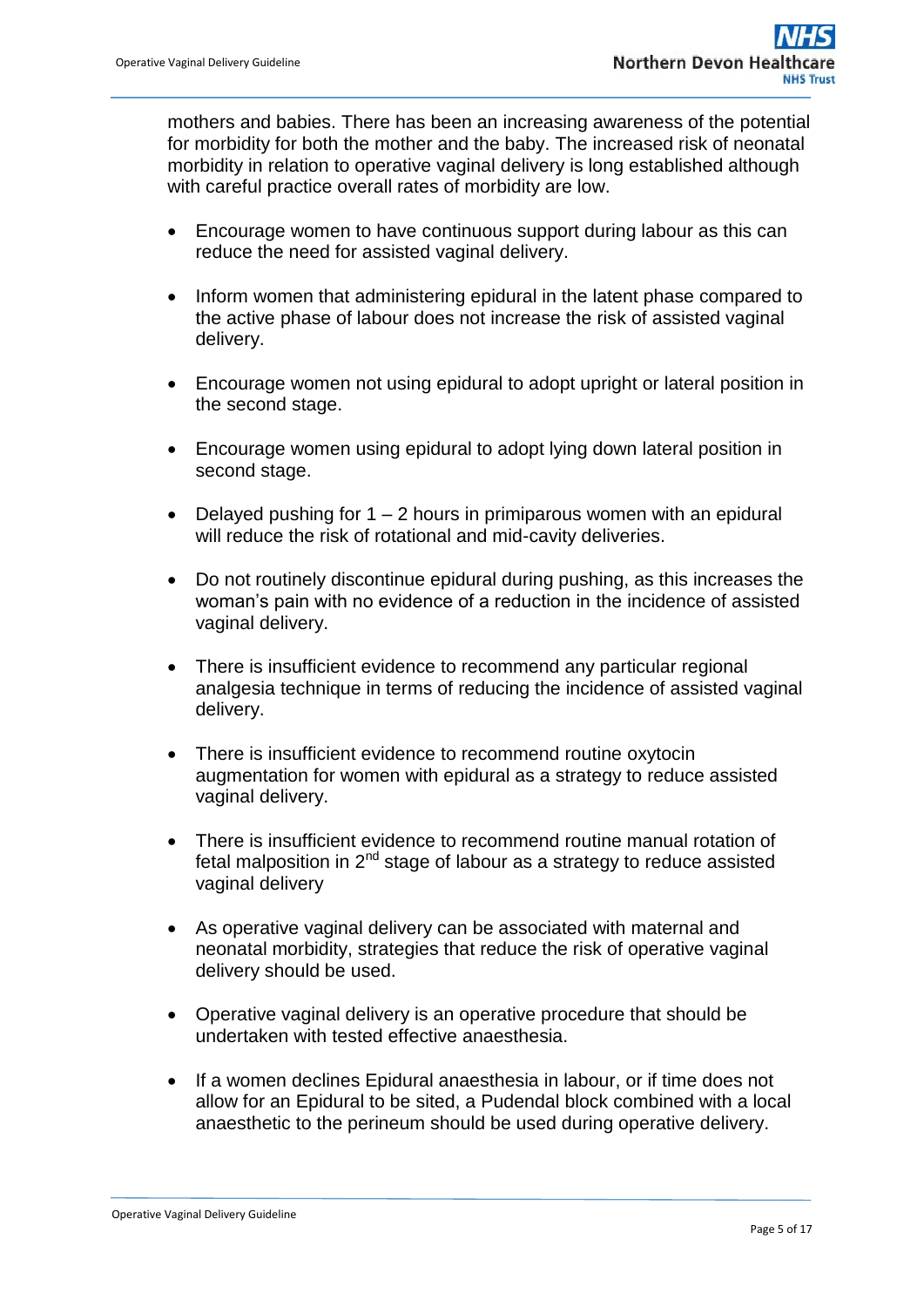- The choice of instrument depends on a balance of clinical circumstance and Practitioner experience.
- Operators should be aware that forceps and vacuum are associated with different benefits and risks. Failure to complete the birth is more likely with vacuum, but perineum trauma is more likely with forceps.

## <span id="page-5-0"></span>**4. Responsibilities**

## **4.1. Role of the Chief Executive**

The Chief Executive of Northern Devon Healthcare Trust holds overall responsibility of the safety of all the staff and patients cared for within the Trust.

## **4.2. Role of Director of Nursing / Medical Director**

The responsibility at Executive Director level for Midwifery and Obstetric Services is a shared one between the Director of Nursing and the Medical Director.

## **4.3. Role of the Consultant/Staff Grade (Trained Healthcare professional)**

- An assisted vaginal delivery should only be performed by an operator who has the knowledge, experience and skills necessary to assess and to use the instruments and manage complications that arise.
- Obstetric trainees must have received the appropriate training and had their competency assessed before conducting unsupervised deliveries.
- An experienced operator, competent at mid-cavity deliveries, should be present from the outset for all attempts at rotational or mid-cavity assisted vaginal delivery.

## **4.4. Role of the Midwife**

It is the responsibility of the Midwife to support the woman throughout her delivery and to act as advocate for the woman during the procedure. The midwife will be responsible for the care of the woman and the baby once delivery has taken place.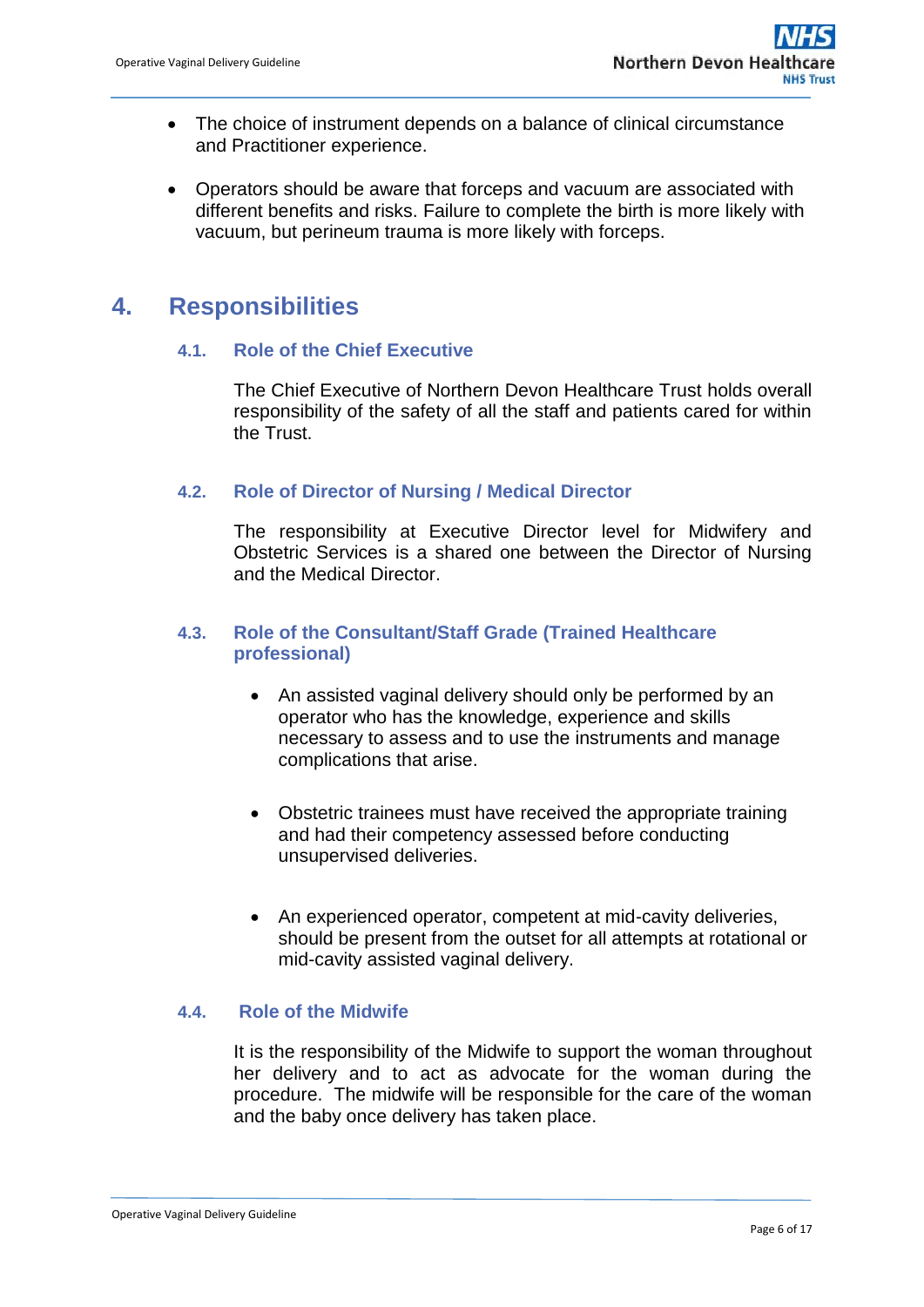## **4.5. Role of the Anaesthetist**

Role of the Anaesthetist is to provide appropriate anaesthesia care for any woman requiring General or Regional anaesthesia.

# <span id="page-6-0"></span>**5. Decision process for an Operative Vaginal delivery**

If a midwife has cause for concern during delivery either with regards to fetal wellbeing at full dilatation or the progress a woman is making in the second stage of labour she should inform the Labour Ward Coordinator and call a Consultant or SAS Doctor to review the woman.

Safe operative vaginal delivery requires a careful assessment of the clinical situation, clear communication with the mother and healthcare personnel and expertise in the chosen procedure.

It is the Consultant / SAS Doctor responsibility to decide whether an operative vaginal delivery is appropriate

Indications for operative vaginal delivery: No indication is absolute and each case should be considered individually

| <b>Type</b>         | <b>Indication</b>                                                                                                                                                                                                                                                          |  |  |  |
|---------------------|----------------------------------------------------------------------------------------------------------------------------------------------------------------------------------------------------------------------------------------------------------------------------|--|--|--|
| Fetal               | Presumed fetal compromise<br>To shorten or reduce effects of 2nd<br>stage of labour on medical conditions<br>e.g. cardiac disease, hypertensive crisis,<br>myasthenia gravis, proliferative<br>retinopathy                                                                 |  |  |  |
| <b>Maternal</b>     |                                                                                                                                                                                                                                                                            |  |  |  |
| Inadequate progress | Primip- lack of continuing<br>progress for 3 hrs (passive &<br>active) with epidural OR 2 hrs<br>without epidural.<br>Multip – lack of continuing<br>progress for 2 hrs (passive &<br>active) with epidural<br>OR 1 hr without epidural.<br>Maternal fatigue / exhaustion. |  |  |  |

The vacuum extractor is contraindicated with a face presentation. At present, the RCOG recommends avoiding the use of vacuum below 32 weeks and should be used with caution between 32+0 and 36+0 weeks, because of the susceptibility of the preterm infant to cephalohaematoma, intracranial haemorrhage and neonatal jaundice.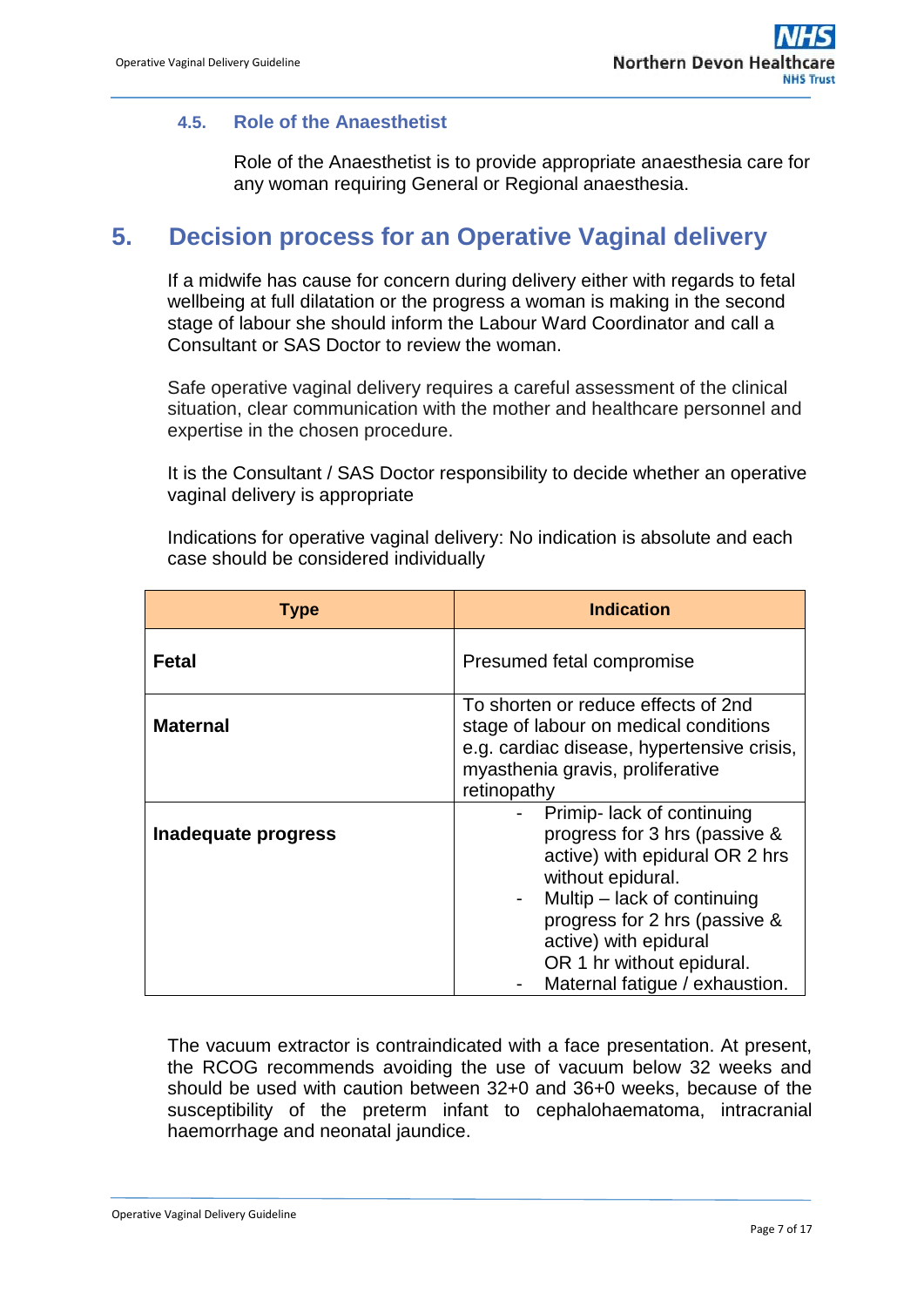Suspected fetal bleeding disorders or a predisposition to fracture are relative contraindications to assisted vaginal delivery.

Blood borne viral infections are not an absolute contraindication to assisted vaginal delivery.

The use of vacuum is not contraindicated following FBS or application of FSE.

Forceps and vacuum extractor deliveries before full dilatation of the cervix are contraindicated.

There are a few exceptions which include a prolapsed cord at 9 cm in a multiparous woman or a second twin. Forceps are indicated for the aftercoming head of the breech and in situations where maternal effort is impossible or contraindicated

If the option of operative vaginal delivery is chosen, then the Consultant or SAS Doctor must explain the forthcoming procedure to the labouring woman and her partner, as well as the possible need for Episiotomy.

Ensure obstetric trainees receive appropriate training in vacuum and forceps birth. Competency should be demonstrated before conducting unsupervised births.

## **Consent:**

Women should be told in the AN period about assisted delivery, especially in their first pregnancy.

For deliveries in the delivery room, verbal consent should be obtained before the assisted vaginal delivery and documented in the Birth Notes. If

circumstances allow, written consent may also be obtained.

Written consent should be obtained for trial of assisted delivery in theatre. A procedure specific consent form is available on Labour Ward.

The documentation in the Birth notes must include;

- Anaesthetic used and confirmation of effect e.g. Local infiltration, pudendal block etc…
- Procedure undertaken
- Indication
- Time instrument applied to presenting part and when removed.
- Number of traction pulls
- Outcome, including decision to delivery interval
- Suturing
- Record any difficulty with the procedure and the decision to abandon vaginal operative delivery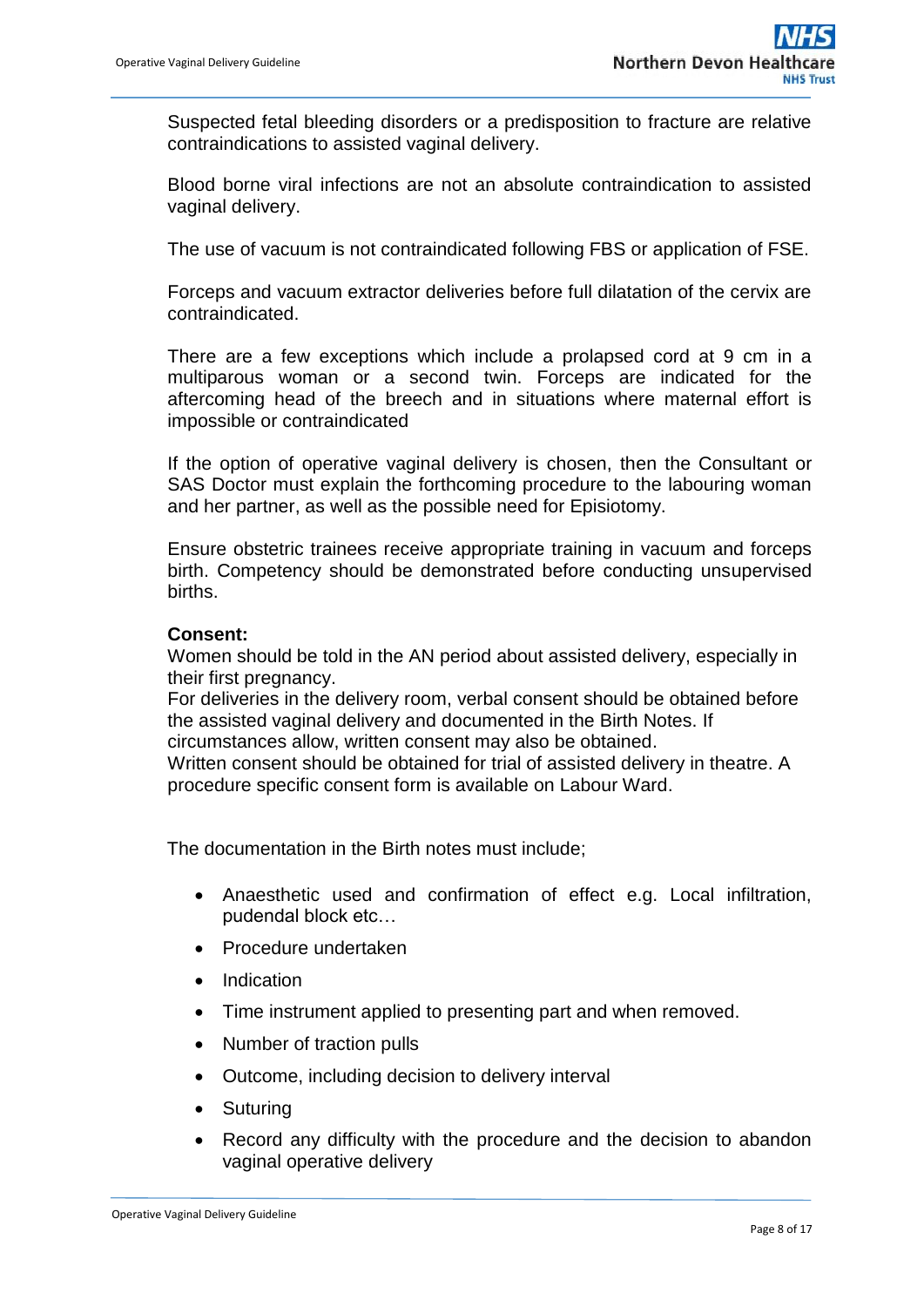- Any complications post delivery
- Note the location of the procedure.

# <span id="page-8-0"></span>**6. Preparation for performing operative vaginal delivery**

- Full abdominal palpation and vaginal examination
- Pelvis is deemed adequate
- Full dilation of the cervix (Particularly with forceps) and ruptured membranes
- Empty Bladder and I.V. access sited.
- Effective Epidural Analgesia or pudendal block combined with local anaesthesia to the perineum
- Effective uterine contractions (Use syntocinon as required, see Use of Syntocinon guideline)
- Maternal effort should continue to be encouraged and the use of the ventouse / forceps coordinated with the contraction and maternal effort.
- Episiotomy: Decision should be tailored to the circumstances and the preference of the woman.
- The operator should choose the instrument most appropriate to the clinical circumstances and their level of skill. Forceps and vacuum extraction are associated with different benefits and risks. Failed delivery with selected instrument is more likely with vacuum extraction.
- The options available for rotational delivery include Kielland forceps, manual rotation followed by direct traction forceps or rotational vacuum extraction. Rotational deliveries should be performed by experienced operators, with the choice depending on the expertise of the individual operator.
- When midpelvic or rotational birth is indicated, the risks and benefits of assisted vaginal birth should be compared with the risks and benefits of second stage Caesarean birth for the given circumstances and skills of the operator. Written consent should be obtained. Shared decision making, good communication and positive support during labour and birth have a potential to reduce psychological morbidity following birth.
- Obstetricians should be aware of the increased risk of head impaction at caesarean birth following a failed attempt at birth via forceps and should be prepared to disimpact the fetal head using recognised manoeuvers.
- A single dose of IV amoxicillin and cluvulanic acid (Augmentin) should be recommended following assisted vaginal birth as it significantly reduces maternal infection compared to placebo.
- Paired cord blood samples should be processed and recorded following all attempts at assisted vaginal birth.
- When choosing the ventouse, make sure to use the Occipito-Posterior cup for Occipito-Posterior and Occipito-Lateral positions (available in the Ladywell unit)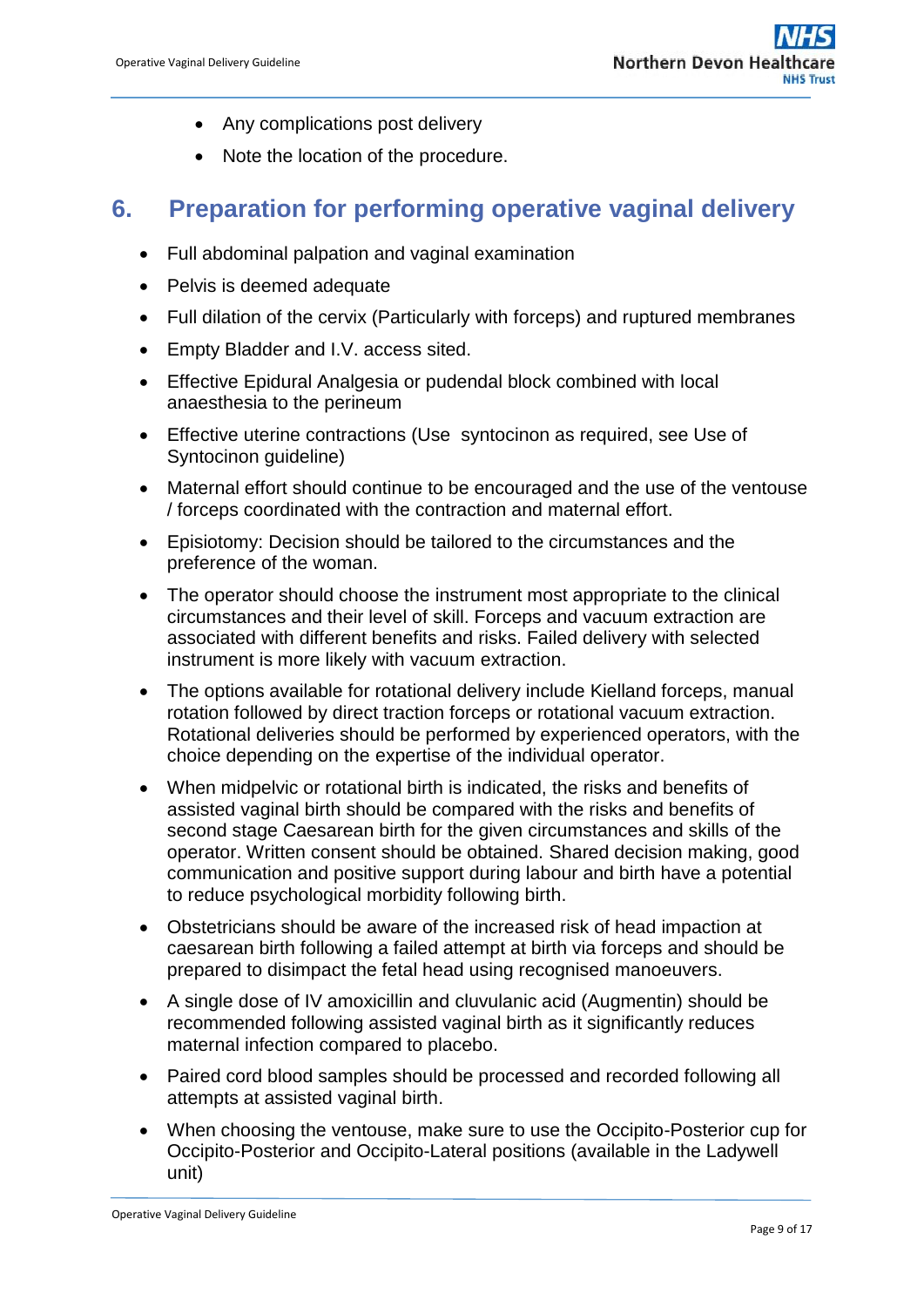- Clinicians should be aware that ultrasound assessment of the fetal head position prior to assisted vaginal birth is more reliable than clinical examination.
- Be alert to the possibility of Shoulder Dystocia and the possible need for neonatal resuscitation therefore a paediatrician should be present at delivery.

# <span id="page-9-0"></span>**7. Important consideration**

Assisted vaginal births that have a higher risk of being unsuccessful (listed below) should be considered a trial and conducted in a place where immediate recourse to caesarean section can be undertaken. This does not necessarily equate to such deliveries being done in the operating theatre itself, so long as easy access to a theatre is available. However, it is important to balance the possibility of worse fetal outcomes due to delays involved in transfer to theatre.

- $\bullet$  BMI  $> 30 (odds ratio 2.4)$
- EFW > 4000g or clinically big baby (odds ratio 2.3)
- $\bullet$  OP position (odds ratio 2.5)
- Mid-cavity delivery or 1/5th head palpable abdominally

The operator must have the knowledge, experience and skills necessary to use the instruments and manage complications that may arise.

| Term          | <b>Definition</b>                                                                                                                                                                                                                                                                                       |  |  |  |
|---------------|---------------------------------------------------------------------------------------------------------------------------------------------------------------------------------------------------------------------------------------------------------------------------------------------------------|--|--|--|
| <b>Outlet</b> | Fetal scalp visible without separating the<br>labia<br>Fetal skull has reached the pelvic floor<br>Sagittal suture is in the anterior-<br>posterior diameter or right or left occiput<br>anterior or posterior position (rotation<br>does not exceed 45 degrees)<br>Fetal head is at or on the perineum |  |  |  |
| Low           | Leading point of the skull (not caput) is<br>at station plus 2 cm or more and not on<br>the pelvic floor<br>Two subdivisions:<br>(a) rotation of 45 degrees or less<br>(b) rotation more than 45 degrees                                                                                                |  |  |  |
| Mid           | Fetal head is 1/5 palpable per abdomen<br>Leading point of the skull is above<br>station plus 2 cm but not above the<br>ischial spines Two subdivisions<br>(a) rotation of 45 degrees or less                                                                                                           |  |  |  |

Classification for operative vaginal delivery (adapted from ACOG 2000)21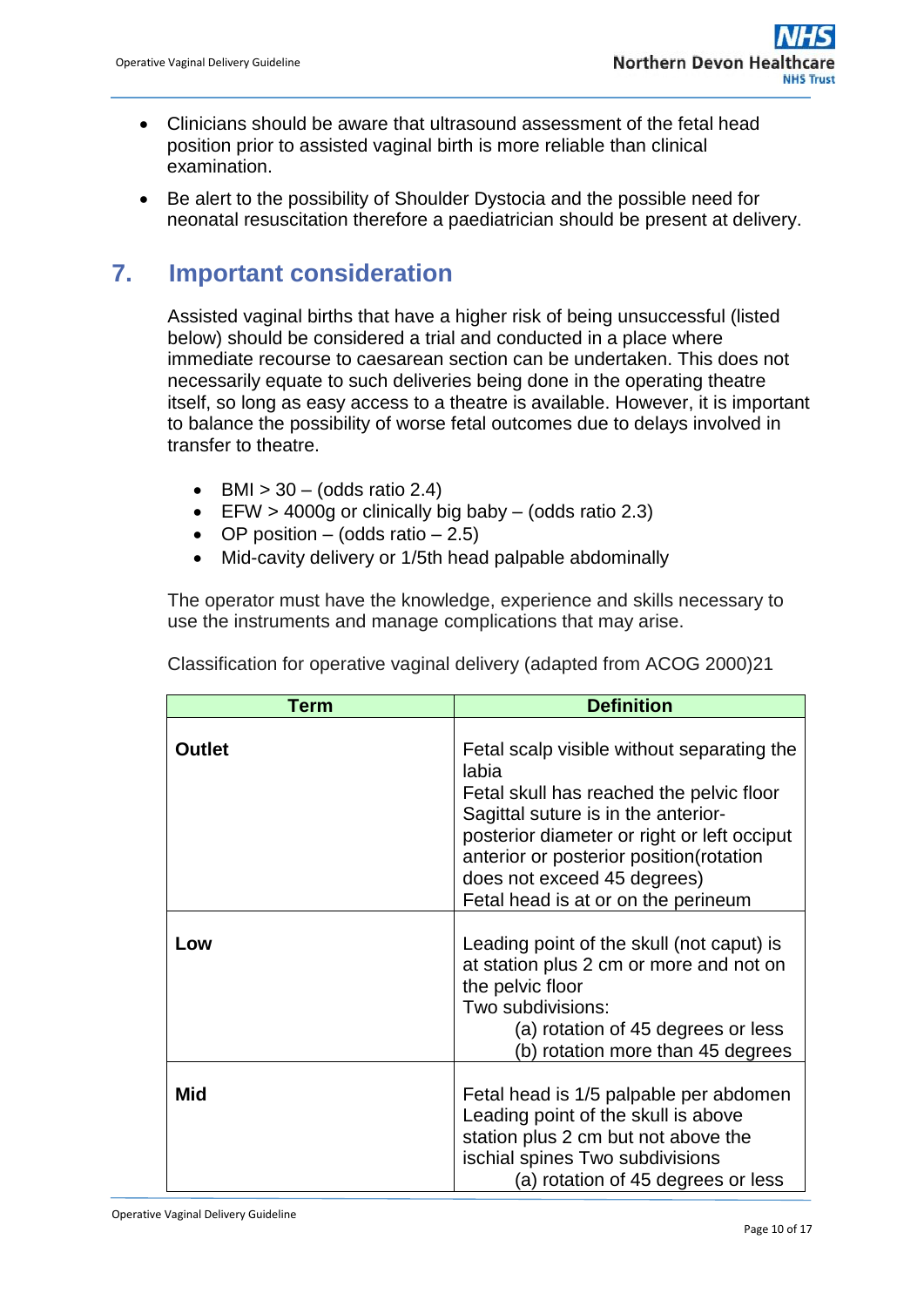|             | (b) rotation more than 45 degrees                                                                                                                                                                                  |  |  |  |  |
|-------------|--------------------------------------------------------------------------------------------------------------------------------------------------------------------------------------------------------------------|--|--|--|--|
| <b>High</b> | Not included in the classification as<br>assisted delivery is not recommended in<br>this situation where the head is 2/5th or<br>more palpable abdominally and the PP<br>is above the level of the ischial spines. |  |  |  |  |

### **Sequential use of Instruments**

There is an increased risk of trauma to the neonate and of neonatal morbidity when sequential instruments are used, therefore, they should only be used following a failed vacuum extraction if there is:

- Evidence of progressive descent of the head
- Evidence that delivery is imminent

Sequential use of instruments should only be attempted by an experienced and trained operator.

A paediatrician should be present at the delivery and informed of the use of sequential instruments.

Operative vaginal delivery should be abandoned where there is no evidence of progressive descent with each pull or where delivery is not imminent following three pulls of a correctly applied instrument by an experienced operator.

Consider use of terbutaline 250mcg SC or glycerine tri nitrate (GTN) spray (1 spray) sublingual which will aid relaxation and assist with disengagement of presenting part if instrumental delivery is abandoned.

Adverse outcomes, including unsuccessful forceps or vacuum delivery, should trigger an incident report as part of effective risk management processes.

Paired cord blood samples should be processed and recorded following all attempts at operative vaginal delivery.

Caesarean section should be advised if vaginal delivery deemed not possible, **there is no place for difficult instrumental delivery.** 

The bulk of malpractice litigation results from failure to abandon the procedure at the appropriate time, particularly the failure to eschew prolonged, repeated or excessive traction efforts in the presence of poor progress

Rotational forceps delivery must only be performed by highly skilled healthcare professionals.

Operative Vaginal delivery increases the risk of PPH, 3<sup>rd</sup> degree and 4<sup>th</sup> degree tears, therefore ensure venous access prior to procedure.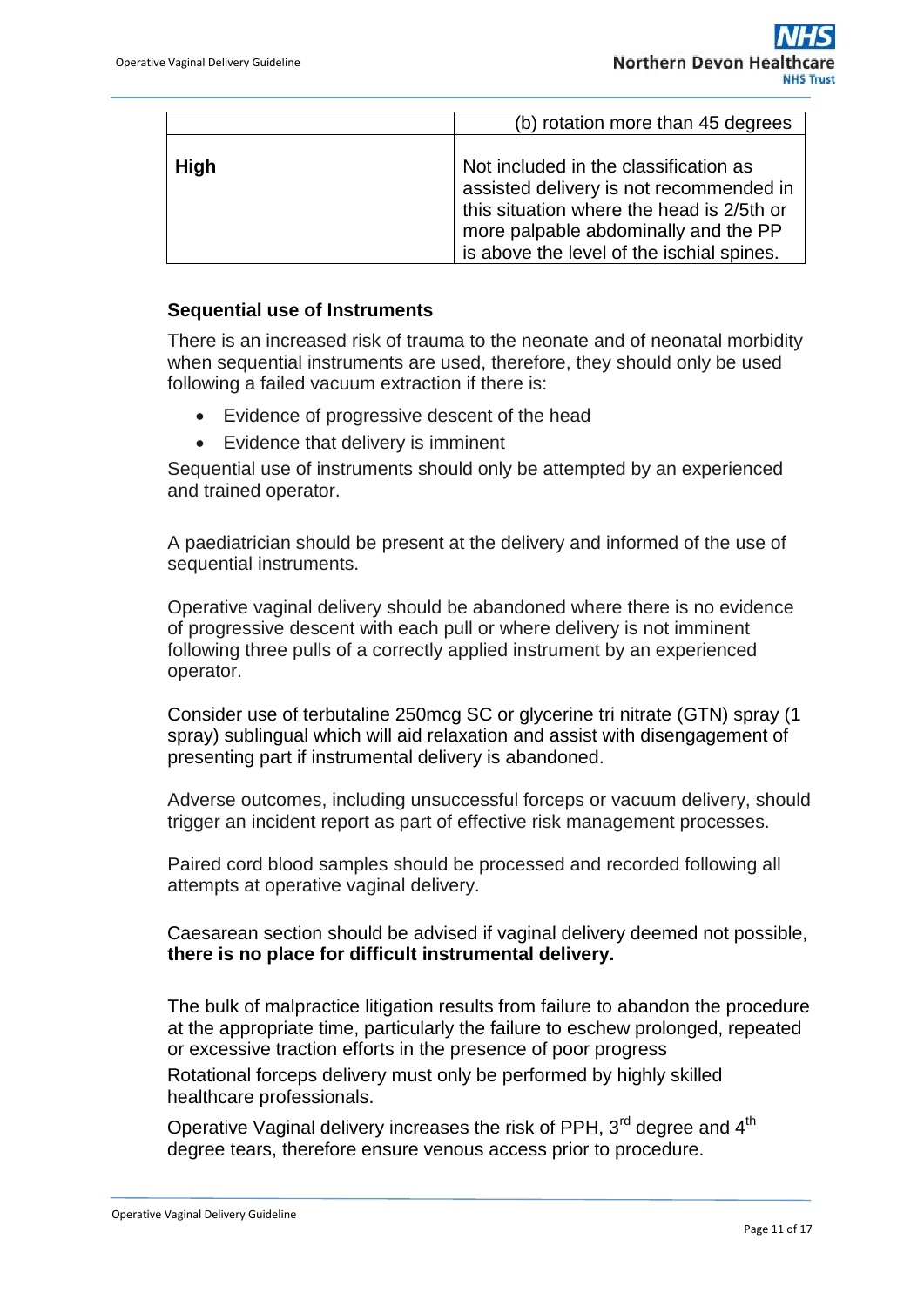# <span id="page-11-0"></span>**8. Care following operative vaginal delivery**

- A single dose of IV Amoxicillin and clavulanic acid (Augmentin) should be considered following assisted vaginal delivery as it significantly reduces risk of infection when compared to placebo.
- Offer early skin to skin contact in theatre, delivery suit and / or recovery.
- Provide additional support to help women to start breastfeeding as soon as possible.
- Regular paracetamol and Ibuprofen should be offered in the absence of contraindications
- Care of the bladder

The timing and volume of the first void should be measured and documented in the woman's post-natal care plan.

A post void residual should be measured if retention is suspected.

Women who have had a spinal/epidural anaesthetic that has been topped up for a trial of operative vaginal delivery may be at increased risk of urine retention and should be advised to have an indwelling catheter in place for a minimum of 12 hours post-delivery to prevent asymptomatic bladder overfilling.

- Women should be offered physiotherapy-directed strategies to prevent urinary incontinence.
- Women should be reassessed after an operative delivery for risk factors for venous thromboembolism and, if appropriate, thromboprophylaxis should be prescribed.
- The Obstetrician / SAS supported by the midwife should ensure the reasons for the operative delivery and implications for future pregnancies are discussed before discharge home and documented in the postnatal record.
- Inform women that there is a high probability of a spontaneous vaginal delivery in subsequent labours, following assisted vaginal birth.
- Offer women with persistent post-traumatic stress disorder (PTSD) symptoms at 1 month referral to skilled professionals as per NICE guidance on PTSD.

# <span id="page-11-1"></span>**9. Monitoring Compliance with and the Effectiveness of the Guideline**

Monitoring of implementation, effectiveness and compliance with the Operative Vaginal Delivery guidelines is the responsibility of the senior clinical/management team. The maternity services audit programme and methodology of process, reporting and escalation is described in Appendix 1 using the audit criterion in [Appendix 2](#page-14-0).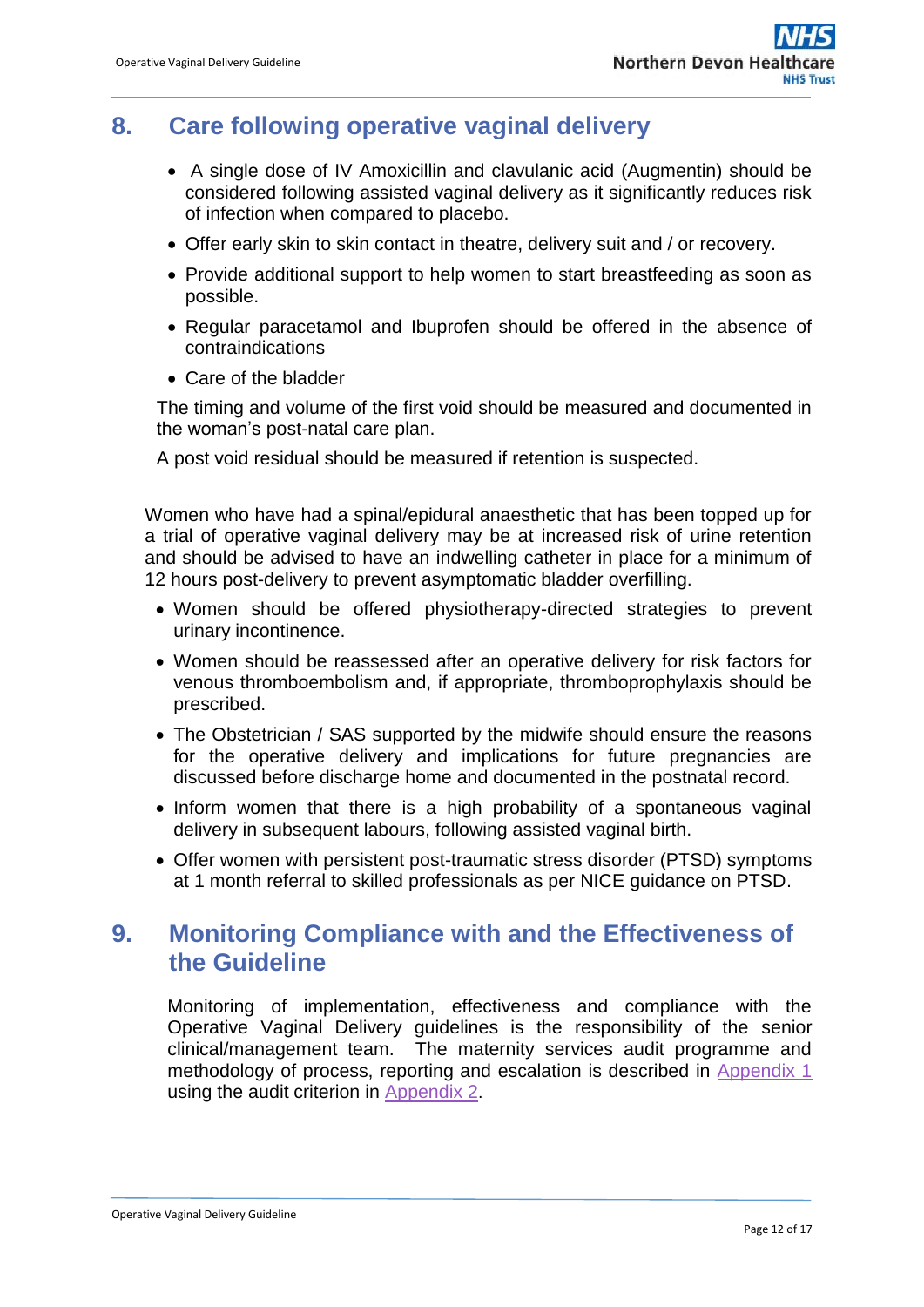## <span id="page-12-0"></span>**10. References**

- RD&E Clinical Guideline for assisted vaginal delivery
- National Institute of Clinical Excellence Instrumental delivery Guidance.
- Royal College of Gynaecologists press.

# <span id="page-12-1"></span>**11. Associated Documentation**

- Caesarean Section Guidelines
- Care of the Bladder Guidelines
- High dependency care for pregnant women Guidelines
- Auscultation and Fetal Monitoring Guidelines
- Fetal Cord Blood Sampling Guidelines
- Care and Repair of Perineal Trauma Guidelines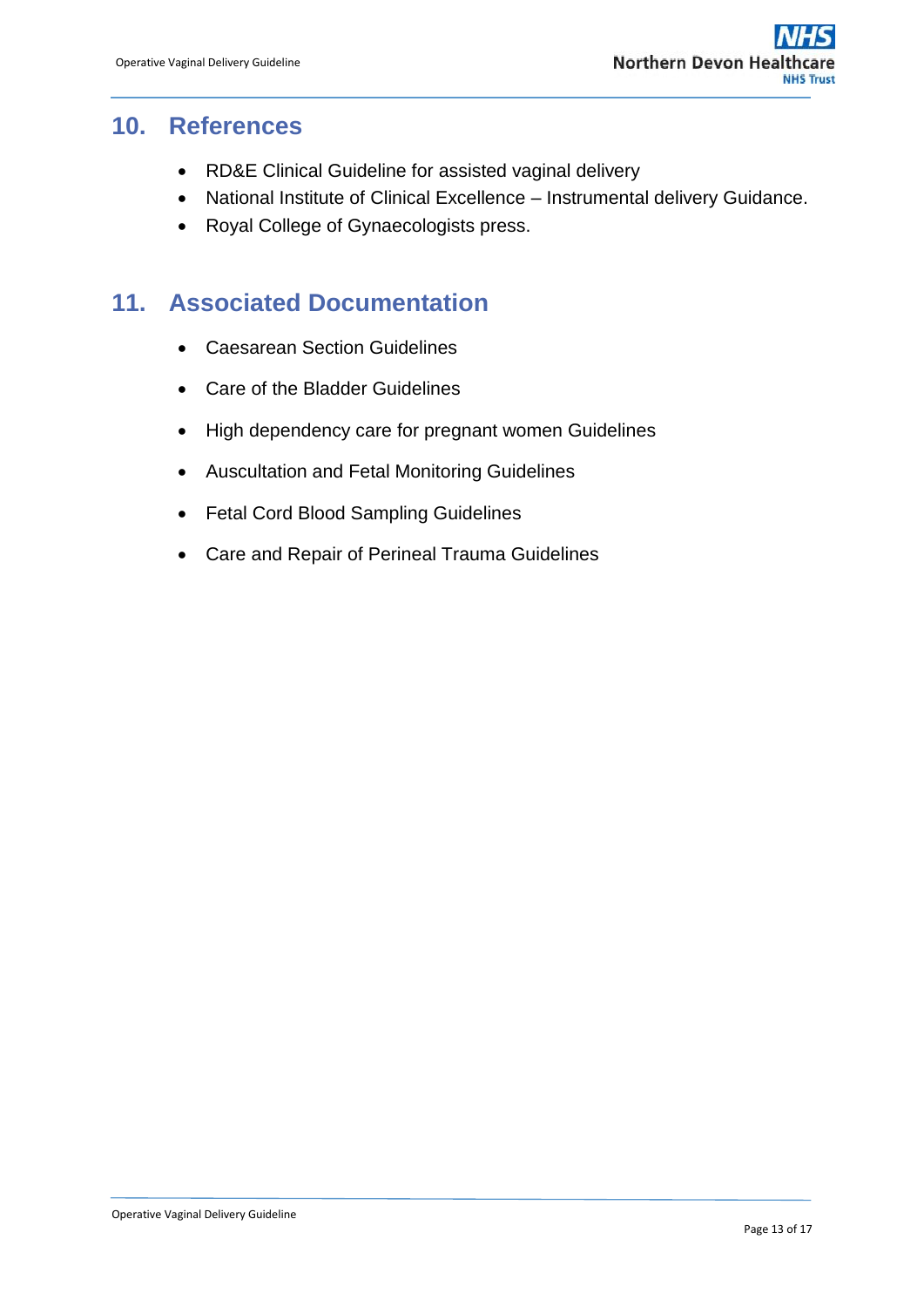# **Appendix 1 – Audit Methodology for Operative Vaginal Delivery**

<span id="page-13-0"></span>

| <b>NDHT Obstetrics,</b><br>Gynaecology and<br><b>Midwifery Guideline:</b>                                                 | <b>Operative Vaginal Delivery</b>                                                                                                     |            |                                         |                                                                                                                |  |
|---------------------------------------------------------------------------------------------------------------------------|---------------------------------------------------------------------------------------------------------------------------------------|------------|-----------------------------------------|----------------------------------------------------------------------------------------------------------------|--|
| <b>CNST Ref:</b>                                                                                                          | Standard:<br>3                                                                                                                        | Criterion: | 3                                       |                                                                                                                |  |
|                                                                                                                           |                                                                                                                                       |            |                                         |                                                                                                                |  |
| Monitoring arrangements                                                                                                   | <b>Clinical Audit</b>                                                                                                                 |            | Y                                       | Annual                                                                                                         |  |
|                                                                                                                           | Monitoring                                                                                                                            |            | Y                                       | See below                                                                                                      |  |
|                                                                                                                           | <b>Case Review</b>                                                                                                                    |            | $\mathbb N$                             |                                                                                                                |  |
|                                                                                                                           | Training records review                                                                                                               |            | $\mathbb N$                             |                                                                                                                |  |
|                                                                                                                           | Other                                                                                                                                 |            | $\mathbb N$                             |                                                                                                                |  |
|                                                                                                                           | If other describe:                                                                                                                    |            |                                         |                                                                                                                |  |
|                                                                                                                           |                                                                                                                                       |            |                                         |                                                                                                                |  |
| Lead for Monitoring<br>Compliance                                                                                         | Name:                                                                                                                                 |            | Post Holder                             |                                                                                                                |  |
|                                                                                                                           | Job role:                                                                                                                             |            | Lead Clinician for<br><b>Obstetrics</b> |                                                                                                                |  |
|                                                                                                                           |                                                                                                                                       |            |                                         |                                                                                                                |  |
| Method                                                                                                                    |                                                                                                                                       |            |                                         |                                                                                                                |  |
| Sample<br>$\bullet$                                                                                                       | operative vaginal delivery.                                                                                                           |            |                                         | 1% or 10 sets, whichever is the greater, of health care<br>records of women who have delivered following an    |  |
|                                                                                                                           |                                                                                                                                       |            |                                         | 1% or 10 sets, whichever is the greater, of health care<br>records where sequential instruments have been used |  |
| 1% or 10 sets, whichever is the greater, of health care<br>record of women who have had operative procedures<br>abandoned |                                                                                                                                       |            |                                         |                                                                                                                |  |
| Audit tool                                                                                                                | An audit tool will be developed using the standard<br>statements set out below.                                                       |            |                                         |                                                                                                                |  |
|                                                                                                                           | The tool will be piloted prior to use.                                                                                                |            |                                         |                                                                                                                |  |
| Data collection<br>process                                                                                                | Patient notes will be audited by a clinically qualified<br>member of staff. The information will be recorded<br>using the audit tool. |            |                                         |                                                                                                                |  |
| Process for<br>collating and                                                                                              | Data will entered and analysed using appropriate<br>software to show compliance levels.                                               |            |                                         |                                                                                                                |  |
| reporting data                                                                                                            | Results will be reported using an electronic template.                                                                                |            |                                         |                                                                                                                |  |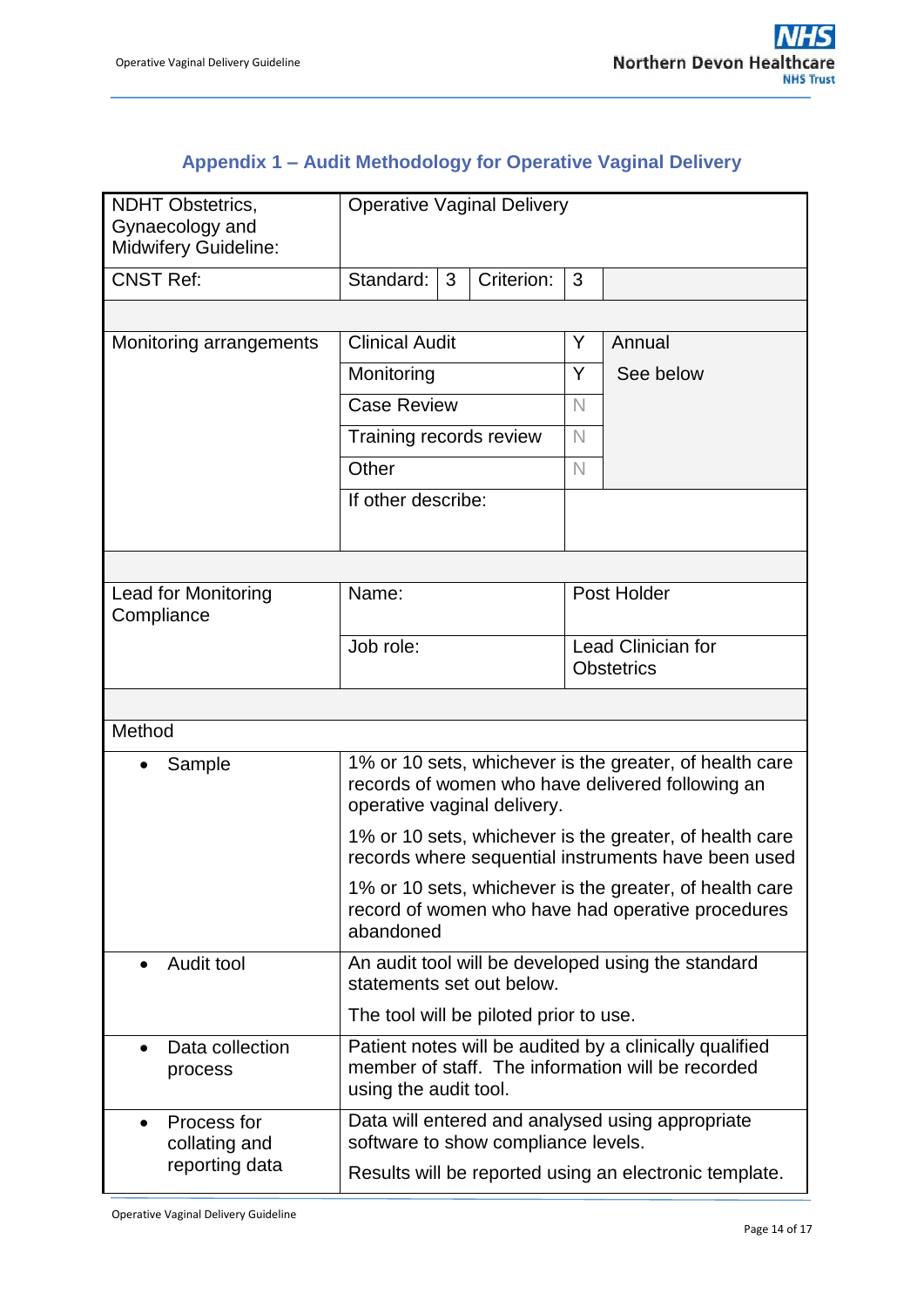Ť

7

<span id="page-14-0"></span>

| Frequency of<br>monitoring/audit                                                      | Annual                                                                                                                                                                                                                                                                                                                                                                                                                    |  |  |  |
|---------------------------------------------------------------------------------------|---------------------------------------------------------------------------------------------------------------------------------------------------------------------------------------------------------------------------------------------------------------------------------------------------------------------------------------------------------------------------------------------------------------------------|--|--|--|
|                                                                                       |                                                                                                                                                                                                                                                                                                                                                                                                                           |  |  |  |
| Process for reviewing<br>results and ensuring<br>improvements in<br>performance occur | Each month, the Lead for Monitoring Compliance will<br>report results to the Maternity Services Patient Safety<br>Forum. Where monitoring identifies deficiencies an<br>action plan will be agreed. Actions will be implemented<br>under the authority of Lead for Midwifery, Clinical Lead<br>and Directorate Manager. Implementation of actions<br>will be monitored by the Maternity Services Patient<br>Safety Forum. |  |  |  |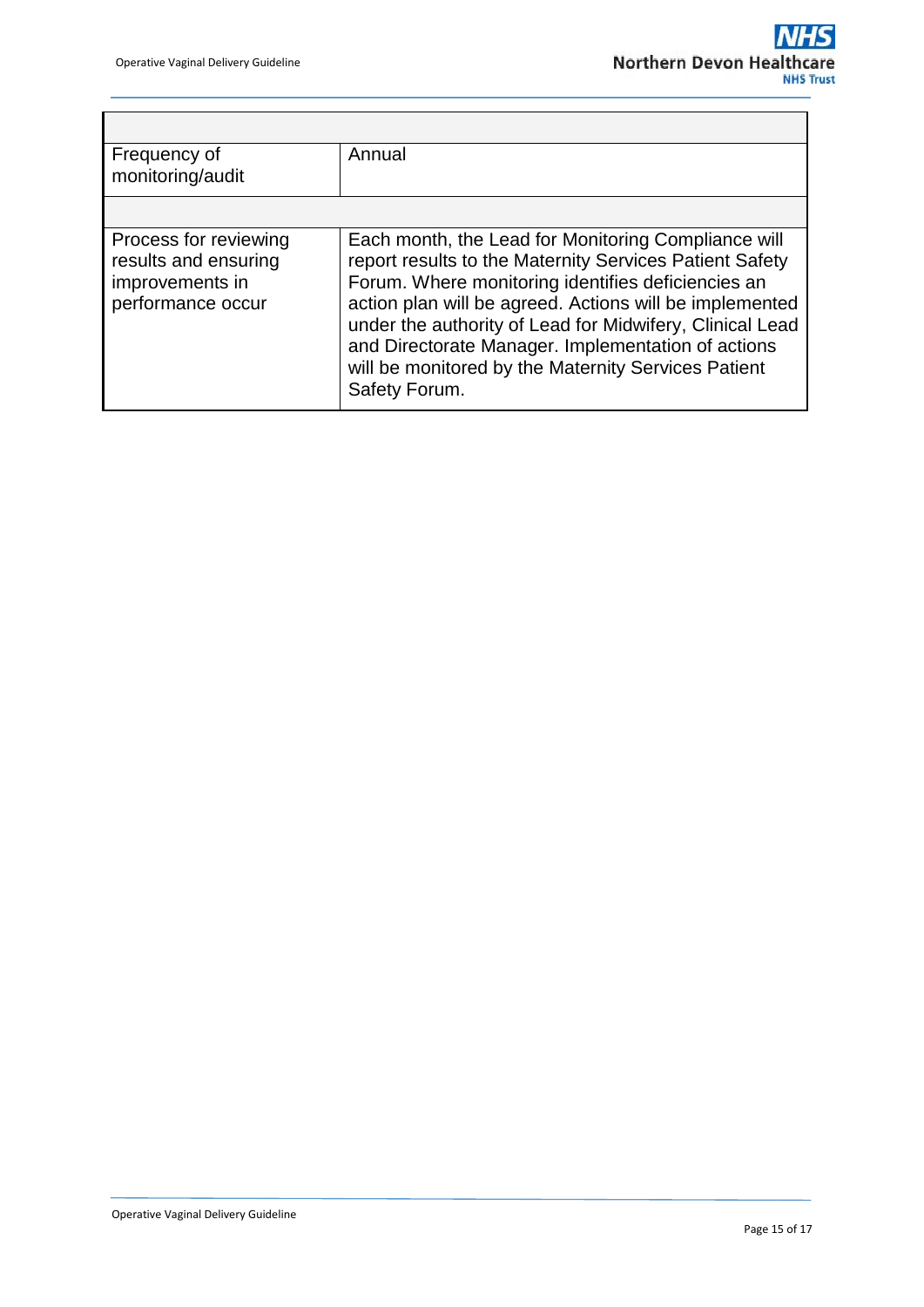┓

# <span id="page-15-0"></span>**Appendix 2 – Audit Criterion for Operative Vaginal Delivery**

|                | <b>Criterion statements for audit tool</b>                                |        |            |                                                                                                                                              |                                        |                                                                                                         |                                                                                   |  |  |  |
|----------------|---------------------------------------------------------------------------|--------|------------|----------------------------------------------------------------------------------------------------------------------------------------------|----------------------------------------|---------------------------------------------------------------------------------------------------------|-----------------------------------------------------------------------------------|--|--|--|
| Ref            | <b>Criterion statements</b>                                               | Target | Exceptions | Indicator/Loc<br>ation of<br>information                                                                                                     |                                        | National<br>guidance<br>Reference                                                                       | <b>Trust</b><br>guideline<br>reference                                            |  |  |  |
|                |                                                                           |        |            | Where is the<br>information<br>against which<br>compliance<br>can be<br>audited<br>recorded?<br>Eg. Postnatal<br>notes<br>Eg Stork<br>screen | Pag<br>$\mathbf e$<br>no/<br>Fiel<br>d | Which<br>national<br>guidance<br>does this<br>demonstrate<br>compliance<br>with<br>eg. NICE<br>CG13 p22 | On which<br>page of<br>the Trust<br>guideline<br>is the<br>relevant<br>statement? |  |  |  |
| 1              | Has it been<br>documented who<br>performed the<br>procedure?              |        |            |                                                                                                                                              |                                        |                                                                                                         |                                                                                   |  |  |  |
| $\overline{2}$ | Was it documented<br>why the procedure<br>was indicated?                  |        |            |                                                                                                                                              |                                        |                                                                                                         |                                                                                   |  |  |  |
| 3              | Was informed<br>consent taken and<br>documented?                          |        |            |                                                                                                                                              |                                        |                                                                                                         |                                                                                   |  |  |  |
| 4              | If sequential<br>instruments were<br>used was this clearly<br>documented? |        |            |                                                                                                                                              |                                        |                                                                                                         |                                                                                   |  |  |  |
| 5              | If the procedure was<br>abandoned was it<br>documented clearly?           |        |            |                                                                                                                                              |                                        |                                                                                                         |                                                                                   |  |  |  |
| 6              | Is care of the bladder<br>clearly documented?                             |        |            |                                                                                                                                              |                                        |                                                                                                         |                                                                                   |  |  |  |
| 7.             | Is the decision to<br>delivery interval                                   |        |            |                                                                                                                                              |                                        |                                                                                                         |                                                                                   |  |  |  |